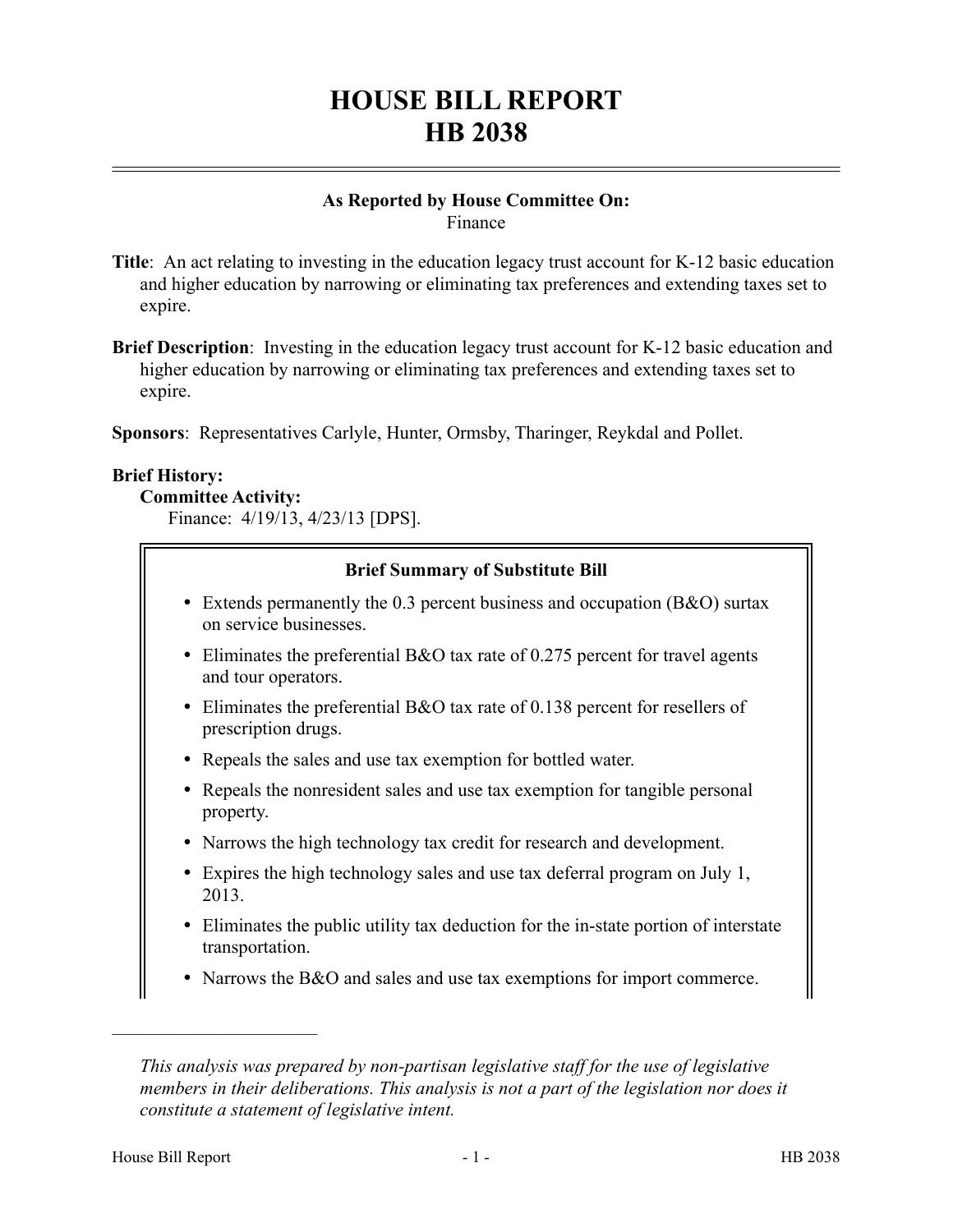Repeals the use tax exemption for extracted fuel produced by an extractor or manufacturer during the extracting or manufacturing activity.

# **HOUSE COMMITTEE ON FINANCE**

**Majority Report**: The substitute bill be substituted therefor and the substitute bill do pass. Signed by 8 members: Representatives Carlyle, Chair; Tharinger, Vice Chair; Fitzgibbon, Hansen, Lytton, Pollet, Reykdal and Springer.

**Minority Report**: Do not pass. Signed by 5 members: Representatives Nealey, Ranking Minority Member; Orcutt, Assistant Ranking Minority Member; Condotta, Vick and Wilcox.

**Staff**: Jeffrey Mitchell (786-7139).

#### **Background**:

#### Sales and Use Tax.

Retail sales taxes are imposed on retail sales of most articles of tangible personal property, digital products, and some services. A retail sale is a sale to the final consumer or end user of the property, digital product, or service. If retail sales taxes were not collected when the user acquired the property, digital products, or services, then use taxes apply to the value of property, digital products, or services when used in this state. The state, most cities, and all counties levy retail sales and use taxes. The state sales and use tax rate is 6.5 percent. Local sales and use tax rates vary from 0.5 percent to 3.0 percent, depending on the location.

#### Business and Occupation Tax.

Washington's major business tax is the business and occupation (B&O) tax. The B&O tax is imposed on the gross receipts of business activities conducted within the state, without any deduction for the costs of doing business. Businesses must pay the B&O tax even though they may not have any profits or may be operating at a loss. A business may have more than one B&O tax rate, depending on the types of activities conducted. Major tax rates are 0.471 percent for retailing; 0.484 percent for manufacturing, wholesaling, and extracting; and 1.8 percent for services, and activities not classified elsewhere. Several lower rates also apply to specific business activities.

## B&O Surtax on Certain Services.

A temporary B&O surtax of 0.3 percent, starting April 1, 2010, was imposed on the B&O service tax category, bringing the total rate to 1.8 percent. In addition, the small business tax credit was doubled for businesses with over 50 percent of their taxable activity subject to the 0.3 percent surtax. The additional surtax rate does not apply to scientific research and development, hospitals, and qualifying food co-ops. The surtax is set to expire on June 30, 2013.

## Preferential B&O Tax Rates on Travel Agents, Tour Operators, and Resellers of Prescription Drugs.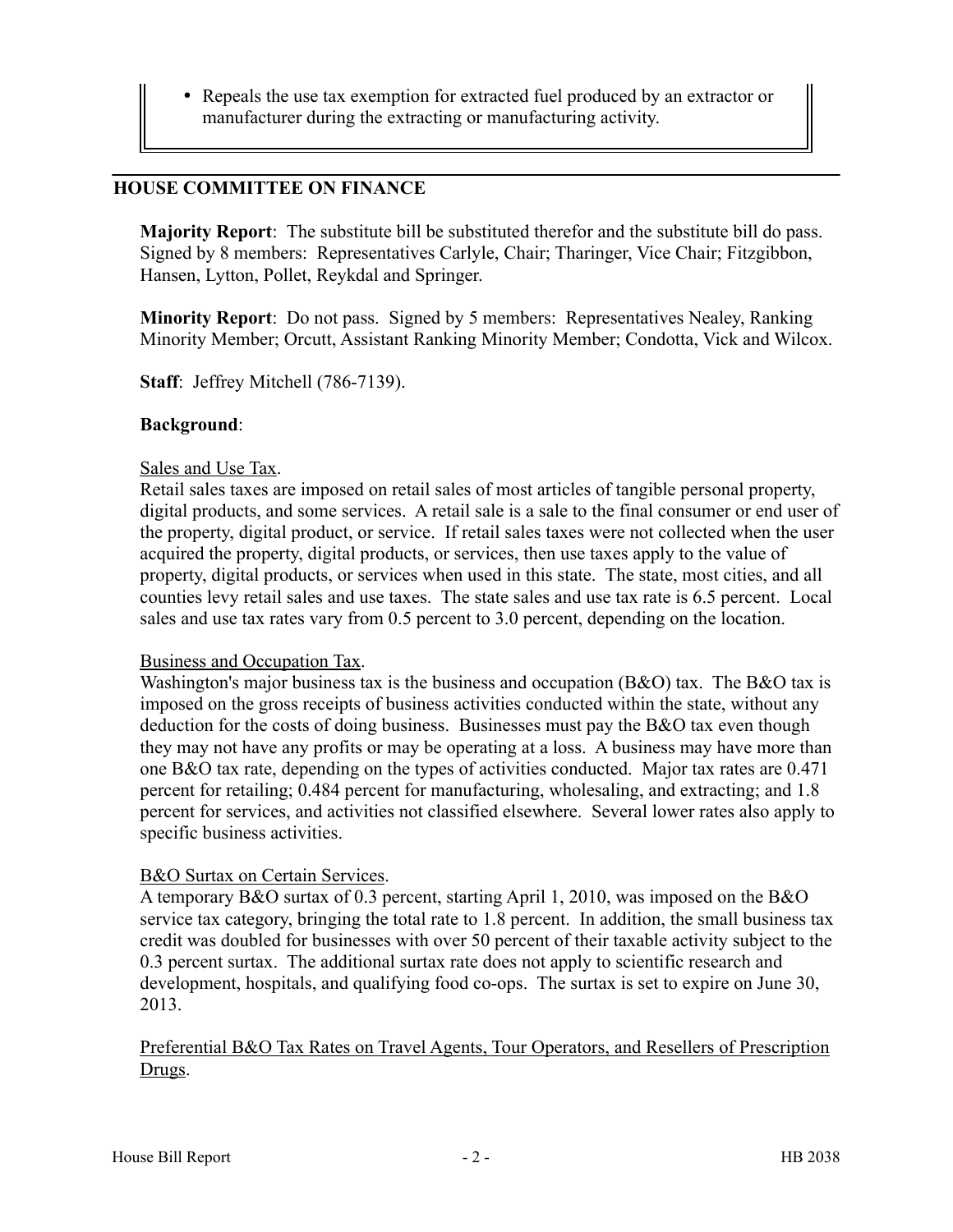Travel agents and tour operators have a preferential B&O tax rate of 0.275 percent on their gross income. Without this preference, travel agents and tour operators would be taxed under the general service and other rate at 1.8 percent.

Prior to court cases in the 1970s, travel agents paid B&O taxes on commissions earned from arranging intrastate travel only because of the court's interpretation of the United States (U.S.) Commerce Clause. However, in 1970 the Washington Supreme Court upheld the constitutionality of taxing travel agents on commissions for interstate travel arrangements. Because of this, in 1975 the Department of Revenue (DOR) updated tax rules to reflect the court decision. This expanded the B&O tax base for travel agents, including interstate travel arrangement commissions. The Legislature adopted a preferential B&O rate for travel agents, which has since been expanded to allow tour operators to claim the preferential rate.

A preferential B&O tax rate of 0.138 percent is provided to persons that warehouse and resell prescription drugs to retailers, hospitals, clinics, health care providers, or other providers of health care services. This tax preference was enacted to help Washington wholesalers that compete with out-of-state firms that are not subject to B&O tax due to a lack of sufficient nexus with the state. The state was unable to restrict the preferential rate only to companies with in-state warehouses. Therefore, out-of-state wholesalers with nexus in Washington also qualify for the preferential B&O tax rate. Without the preferential B&O tax rate, these businesses would pay the wholesaling B&O tax rate of 0.484 percent.

## Sales and Use Tax Exemption for Food and Food Ingredients.

Washington specifically exempts "food and food ingredients" from state and local sales and use taxes. Therefore, any food product included within the definition of "food and food ingredients" is exempt from sales and use tax. "Food and food ingredients" is defined to mean substances, whether in liquid, concentrated, solid, frozen, dried, or dehydrated form, that are sold for ingestion or chewing by humans and are consumed for their taste or nutritional value. Prepared food, soft drinks, and dietary supplements are excluded from the definition and therefore subject to sales and use tax. However, bottled water is included within the definition and therefore exempt from sales and use tax.

## Nonresident Sales Tax Exemption.

A sales tax exemption is allowed to a resident of a state, possession, or Canadian province that does not impose a retail sales tax, use tax, value added tax, gross receipts tax, or similar generally applicable tax of 3 percent or more on purchases of goods for use outside the state. The exemption does not apply to items or services consumed in the state such as hotel stays or meals at restaurants. Retailers are not required to make tax exempt sales to qualifying nonresidents. A vendor may choose to collect sales tax on purchases made by qualifying nonresidents or to sell merchandise tax free.

## Tax Credit for High Technology Research and Development.

Current law provides a B&O tax credit for qualified Research and Development (R&D) spending through July 1, 2015. To qualify, R&D must be conducted in the fields of: • advanced computing;

- advanced materials;
- biotechnology;
- electronic device technology; or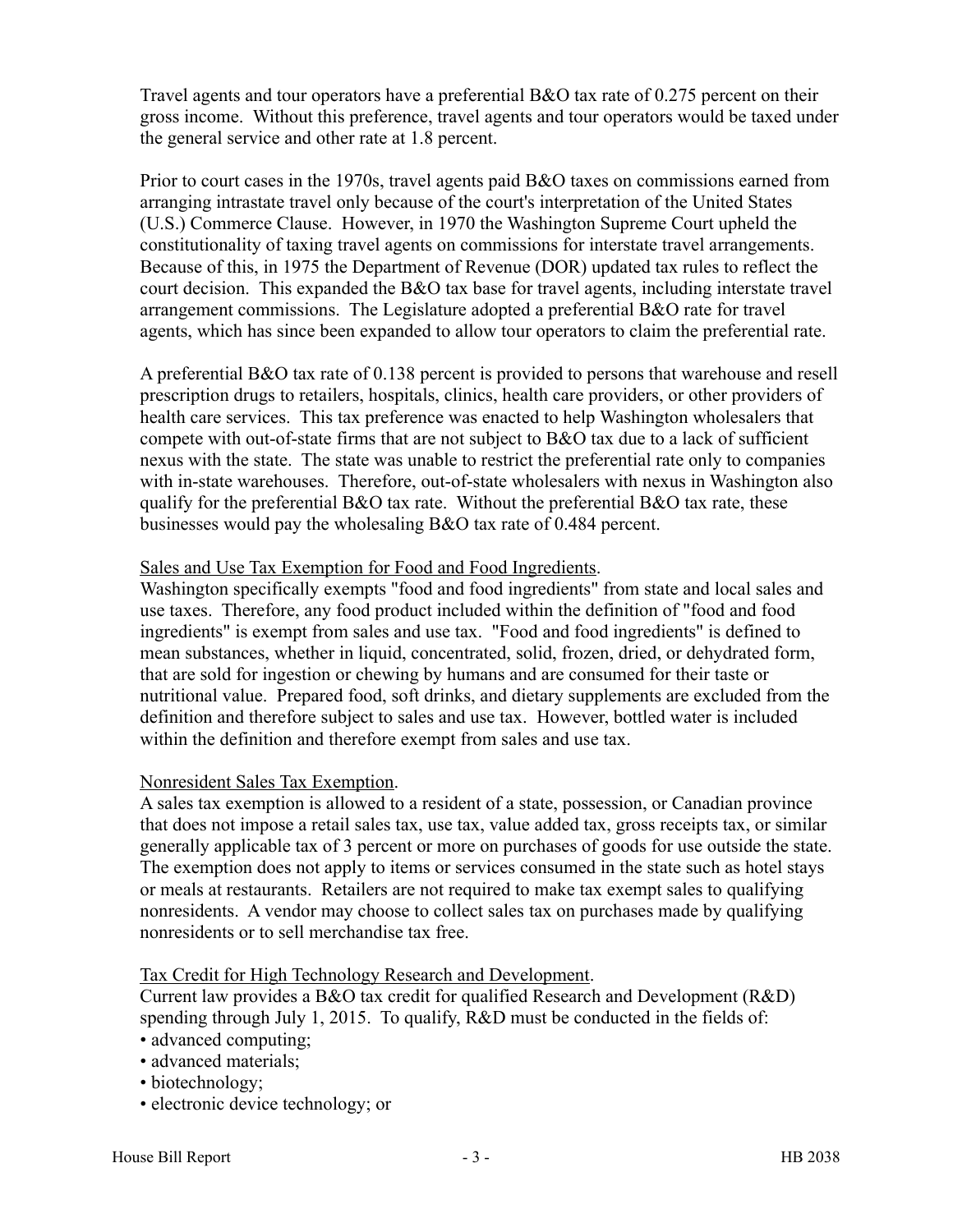• environmental technology.

The credit for each taxpayer may not exceed \$2 million or the amount of tax liability for the calendar year, whichever is less. Taxpayers taking the credit must submit an annual survey to the DOR.

# High Technology Sales and Use Tax Deferral Program.

In order to qualify for the high technology R&D sales and use tax deferral/waiver, a business or nonprofit must invest in a new  $R\&D$  facility or expand, renovate, or equip an existing facility.

Beneficiaries are required to submit an application to the DOR prior to beginning construction of a facility or acquiring machinery and equipment. As long as the facility or machinery and equipment continues to qualify for the intended purpose, the deferred sales and use taxes do not need to be repaid. Beneficiaries must submit an annual survey each year and continue the qualified use of the facility for eight years. The deferral program expires July 1, 2015.

Public Utility Tax Deduction on the In-state Portion of Interstate Transportation. Current law provides an exemption from Public Utility Tax (PUT) for truck hauls if any portion involves interstate transportation. In 1935, the U.S. Supreme Court interpreted the federal Commerce Clause in the U.S. Constitution to bar a direct tax on gross receipts from activities related to interstate transportation. Consistent with constitutional analysis of Commerce Clause prohibitions at the time, the Tax Commission interpreted the statute to prohibit the state from taxing the in-state portion of interstate transportation activities under PUT.

Taxing the in-state portion of interstate transportation activities is now recognized as constitutional, so long as the tax satisfies the four-prong "Complete Auto" test. Washington's practice of not collecting PUT on the in-state portion of interstate transportation activities is no longer necessary to comply with Supreme Court doctrine.

# The B&O and Sales and Use Tax on Import Commerce.

Current law provides an exemption from the B&O tax for the sale of tangible personal property in import or export commerce and an exemption from retail sales tax for sales of tangible personal property if the sale is exempt from the B&O tax. In general, wholesale sales are the primary type of sale exempt from the B&O tax under this exemption.

# Use Tax Exemption for Extracted Fuel.

Fuel consumed by manufacturers or extractors is exempt from use tax when the fuel is used in the process of manufacturing or extracting at the same plant. The fuels for which the exemption generally applies are to wood by-products, also referred to as "hog fuel," and to refinery fuel gas.

A court decision made shortly before the Legislature created the preference in 1949 dealt with the taxability of a wood product manufacturer, the initial primary user of the exemption. There were no refineries operating in Washington when this preference was enacted in 1949. There are currently five active refineries in Washington.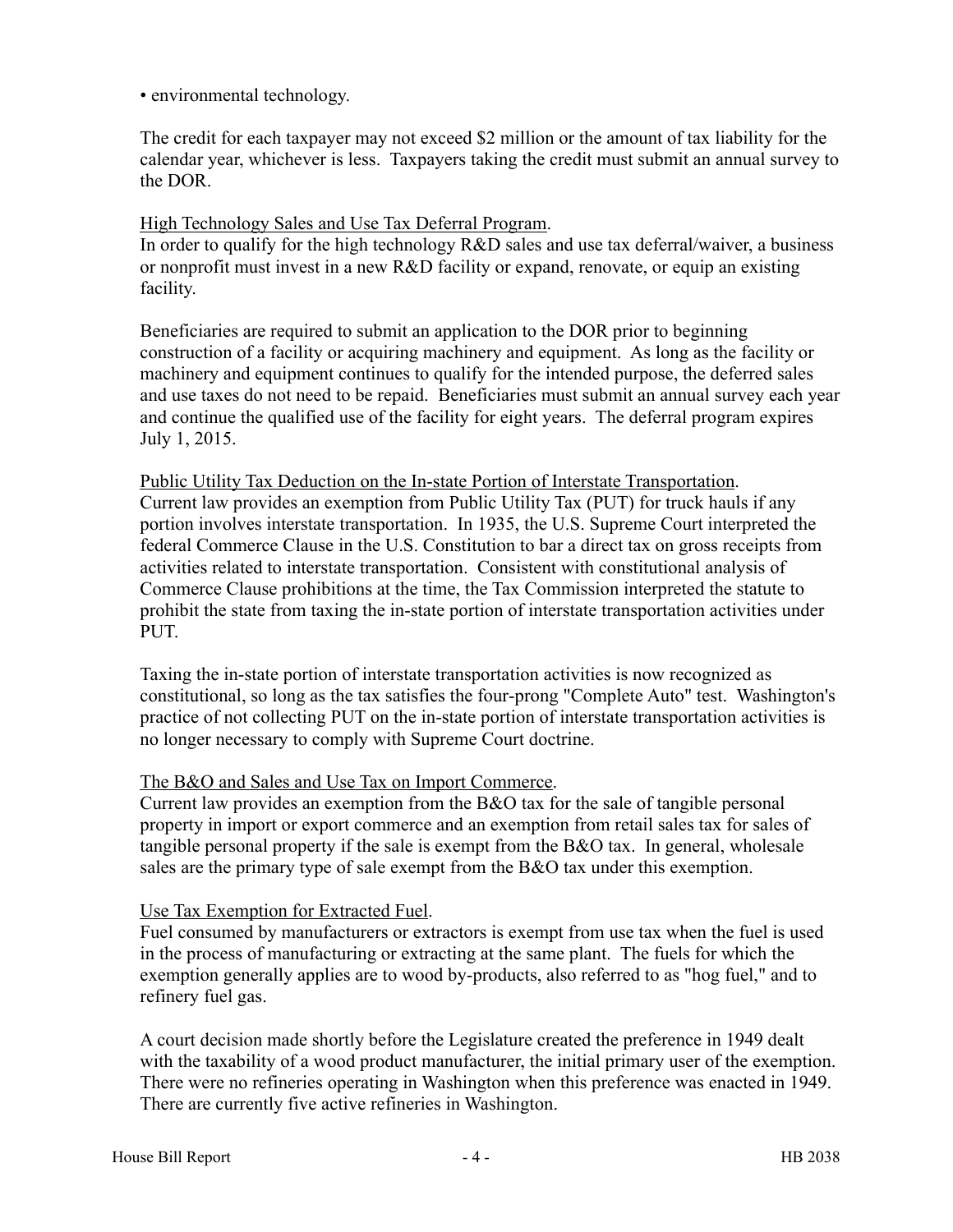## Deposit of Sales and B&O Taxes.

Almost all revenues derived from sales and B&O taxes are deposited into the State General Fund. The Education Legacy Trust Account (ELTA) was created in 2005. Currently, the Washington estate tax is the sole source of revenue for the ELTA. Money in the ELTA can only be used for K-12 and higher education.

–––––––––––––––––––––––––––––––––

## **Summary of Substitute Bill**:

Business and Occupation Surtax on Certain Services.

The 0.3 percent B&O surtax is made permanent. The permanent total tax rate is 1.8 percent. Hospitals, scientific research, and development will continue to be exempt from the surtax. The small business credit remains the same with the higher credit for service businesses that report at least 50 percent of their income under the service and other classification.

## Preferential B&O Tax Rate on Travel Agents, Tour Operators, and Resellers of Prescription Drugs.

The preferential rates for travel agents, tour operators, and resellers of prescription drugs are repealed. These businesses are subject to the service and other tax rate of 1.8 percent and qualify for the increased small business credit if at least 50 percent of their income is reported under the service and other classification.

## Sales Taxes on Bottled Water.

State and local sales and use taxes are extended to bottled water by removing bottled water from the food and food ingredients sales tax exemption.

Exemptions are provided for bottled water dispensed by a prescription and for persons whose primary source of drinking water is unsafe. Generally, sales tax must be paid at the time of purchase of the bottled water. However, the person can seek a refund if the total amount paid in state and local sales taxes exceeds \$25.

## Nonresident Sales Tax Exemption.

The nonresident sales tax exemption for tangible personal property is eliminated. (The nonresident sales tax exemption for motor vehicles, boats, and trailers to be licensed in another state is not impacted under the bill.)

## Narrow the Tax Credit for High Technology Research and Development.

The legislation limits the availability of the high technology B&O tax credit to businesses with an annual gross income of \$10 million or less. Businesses that do not qualify for the credit in 2013 are not required to repay any credit claimed prior to the effective date of the change.

## Repeal the High Technology Sales and Use Tax Deferral Program.

The high technology sales and use tax deferral program is terminated on July 1, 2013. The DOR may not issue any new deferral certificates after this date. It would grandfather in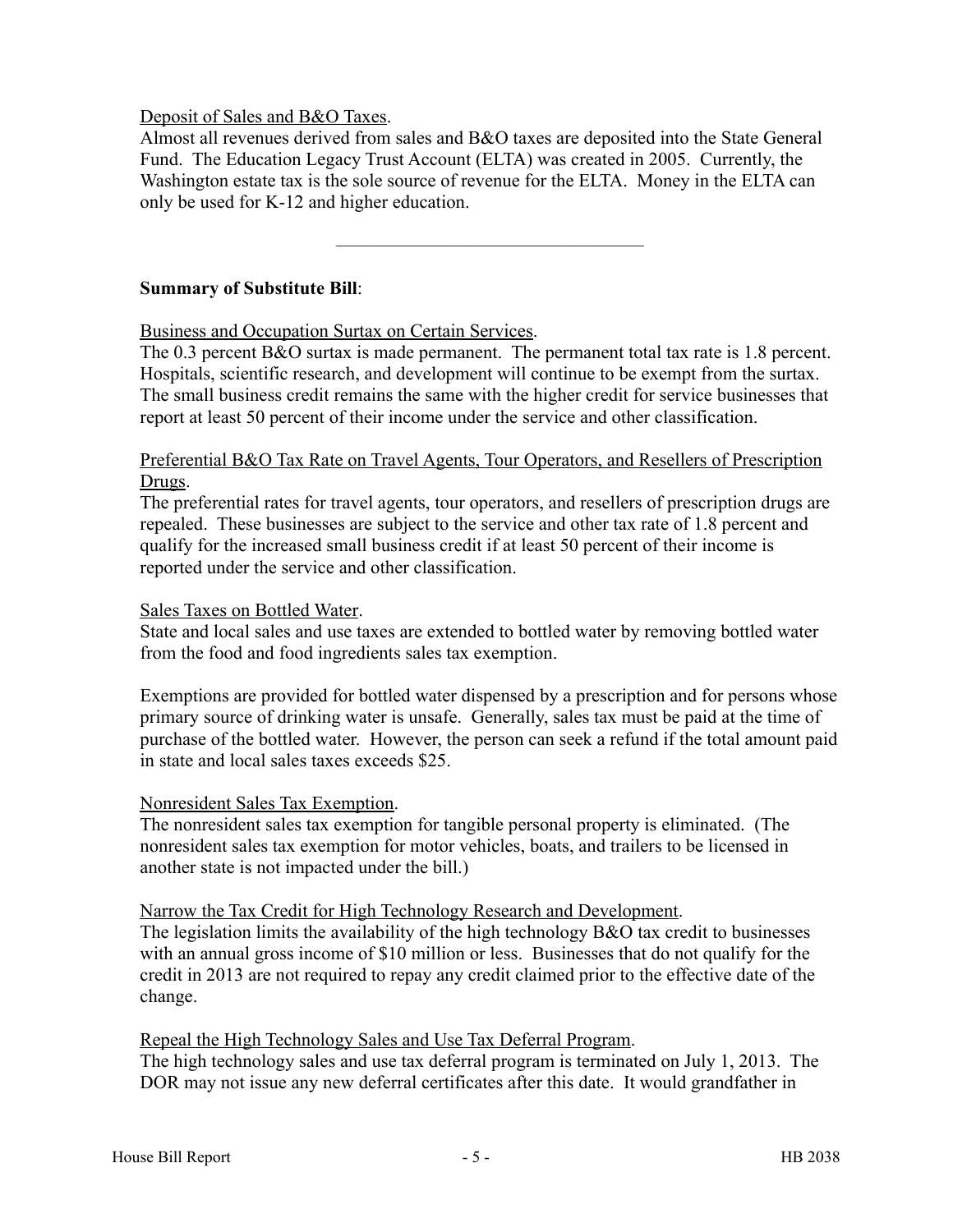businesses already in the deferral program as long as current law requirements continue to be met.

## Repeal the PUT Deduction on the In-state Portion of Interstate Transportation.

The legislation repeals the PUT deduction for income on the in-state portion of interstate transportation of goods and passengers by truck, rail, and some water transportation. The legislation provides apportionment rules to determine the portion of income attributed to Washington. The PUT rate for these businesses is 1.926 percent.

#### Narrow the B&O and Sales and Use Tax Exemptions for Import Commerce.

This legislation disallows the B&O exemption for import commerce except for aerospace products. Therefore, businesses with sufficient nexus in Washington are required to pay B&O tax on the in-state portion of their import transactions.

#### Repeal the Use Tax Exemption for Extracted Fuel.

The legislation repeals the use tax exemption for fuel produced by an extractor or manufacturer when the fuel is directly used in the same extracting or manufacturing activity that produced the fuel; however, the exemption for hog fuel is retained. The value of the extracted fuel is based on the wellhead price, as published by the U.S. Energy Information Administration.

## Deposit of Additional Tax Revenues.

The additional B&O and beer taxes are deposited directly into the ELTA. Because other new revenues in the bill cannot be directly tracked, these additional amounts are estimated twice a year by the DOR and transferred from the State General Fund to the ELTA.

## **Substitute Bill Compared to Original Bill**:

The substitute bill removes the provisions of the bill permanently extending the beer tax; imposing sales tax on janitorial services; and eliminating the preferential B&O tax rate for insurance agents and stevedoring. In addition, the timing of the transfers from the General Fund to the ELTA are changed to keep the tax collections and transfers within the same fiscal year. The transfers are exempt from the requirement to reduce the General Fund expenditure limit by the amount of the transfers. The substitute bill excludes the additional revenue from the calculation of General Fund revenues for purposes of calculating the state debt limit. Other technical corrections are made that do not change the intent of the underlying bill.

–––––––––––––––––––––––––––––––––

**Appropriation**: None.

**Fiscal Note**: Preliminary fiscal note available.

**Effective Date of Substitute Bill**: The bill contains an emergency clause and takes effect on July 1, 2013, except for section 202 relating to B&O taxes, which takes effect July 1, 2015.

## **Staff Summary of Public Testimony**: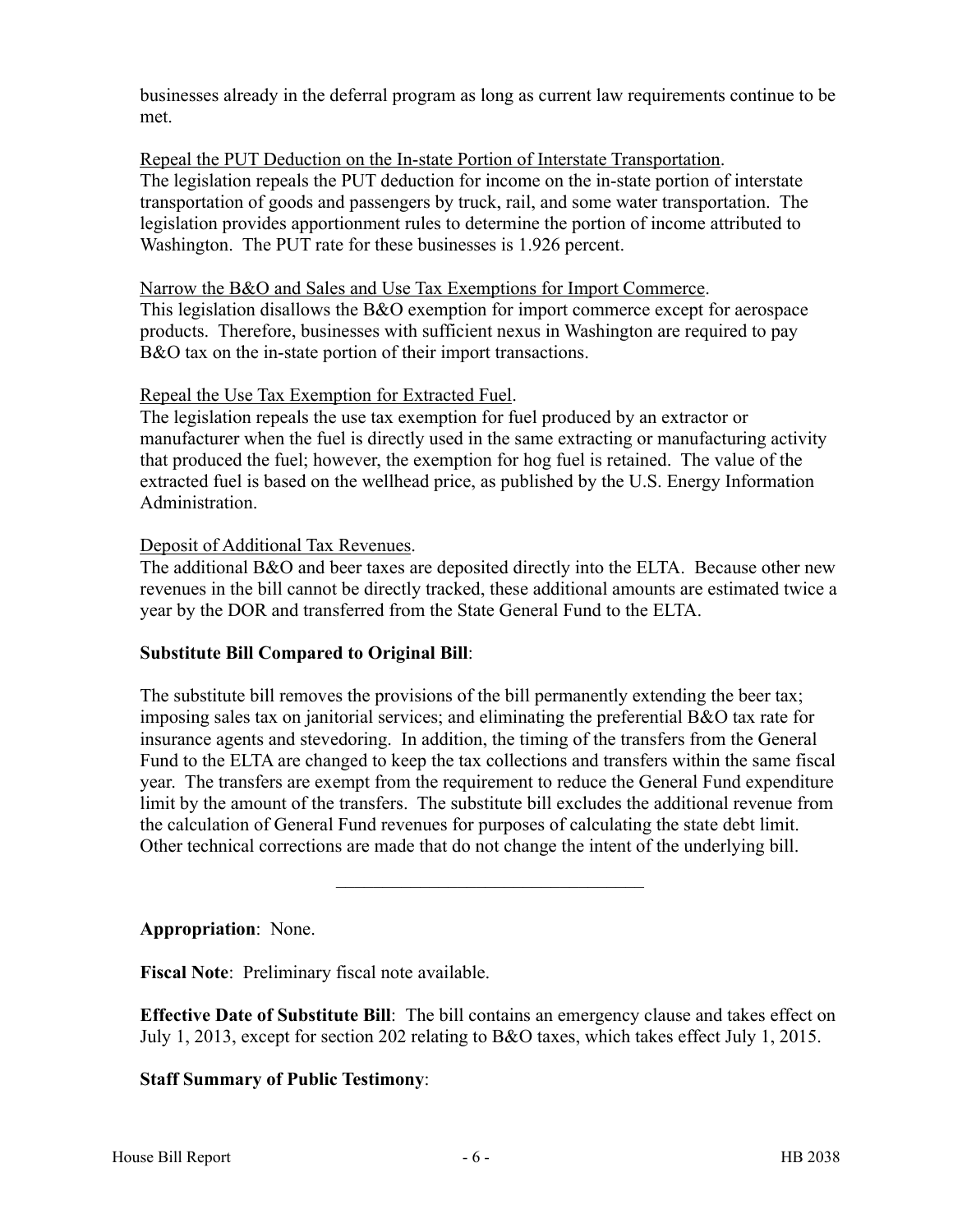(In support) This legislation is not about taxes. It is about our children. The bill treats tax preferences with the same level of scrutiny that state programs undergo. Budgets are reflective of values and priorities. House Bill 2038 is fair to all residents of Washington.

The state needs to fund education and give kids the opportunity to succeed and provide an educated work force for Washington businesses. High-tech firms are forced to recruit overseas to find qualified people to fill positions. Businesses need the state to fund higher education for a trained and educated workforce to drive our economy forward. The increased cost of higher education over the past four years is astounding and not smart economic policy.

Education is the best bang for our buck when it comes to growing the economy. Thirty cents paid on every \$100 of income does not seem like too much to pay given the wise purpose the funds are intended for. Do not fund K-12 by cutting funds to early learning and higher education. Funding for education should come from new revenue rather than more cuts to the state's vulnerable population. Low income schools need funding right now. Parentteacher associations are paying for things like trash can liners, disinfectant, and even books.

The state should also zero-in on other loopholes that benefit nonfinancial, multi-national, high-tech businesses that hurt the economy by not paying any taxes. Preferential tax breaks are not fair. Cutting them would create an economy that works for everybody and creates middle class jobs. The state needs to end tax breaks that have failed bi-partisan performance evaluations and direct funds to education.

This legislation would free up funds for public safety and avoid more cuts to health and safety-net programs. The state's programs for public safety are down to the minimum and it is not safe for the citizens or the people serving the state in public safety. It is hard to provide all the services we need, but it needs to be done and the Legislature needs to choose to fund education without cutting vital services.

All tax exemptions need to be reviewed periodically and closed if they do not work, so the funds can go to better use. The government should not be picking winners and losers in the private sector, but these tax preferences do that by giving tax breaks to some businesses and not others. It is time to put education before these tax breaks. This list of tax expenditures to close might not be the best but it is a step in the right direction. The extracted fuel exemption was passed before any refineries entered the state and now the refineries are using 98 percent of the exemption. It is time to support a good solid revenue system including repealing some of these exemptions. Taxes are about civilization. It is the price paid for civilization.

(Opposed) The B&O tax is the most regressive tax that a service industry can pay. Businesses pay the B&O tax on every dollar earned. Of that one dollar, 40 cents goes to consultants who pay the B&O on it and then maybe there is even another tier that pays again. The tax is pyramiding. It was supposed to be temporary and the Legislature was taken at its word to let the additional tax expire.

The B&O tax is a "personal" income tax since it cannot be passed on to consumers. The only way to stay in business with higher taxes is to cut employees. This bill will hinder small businesses that drive the economy.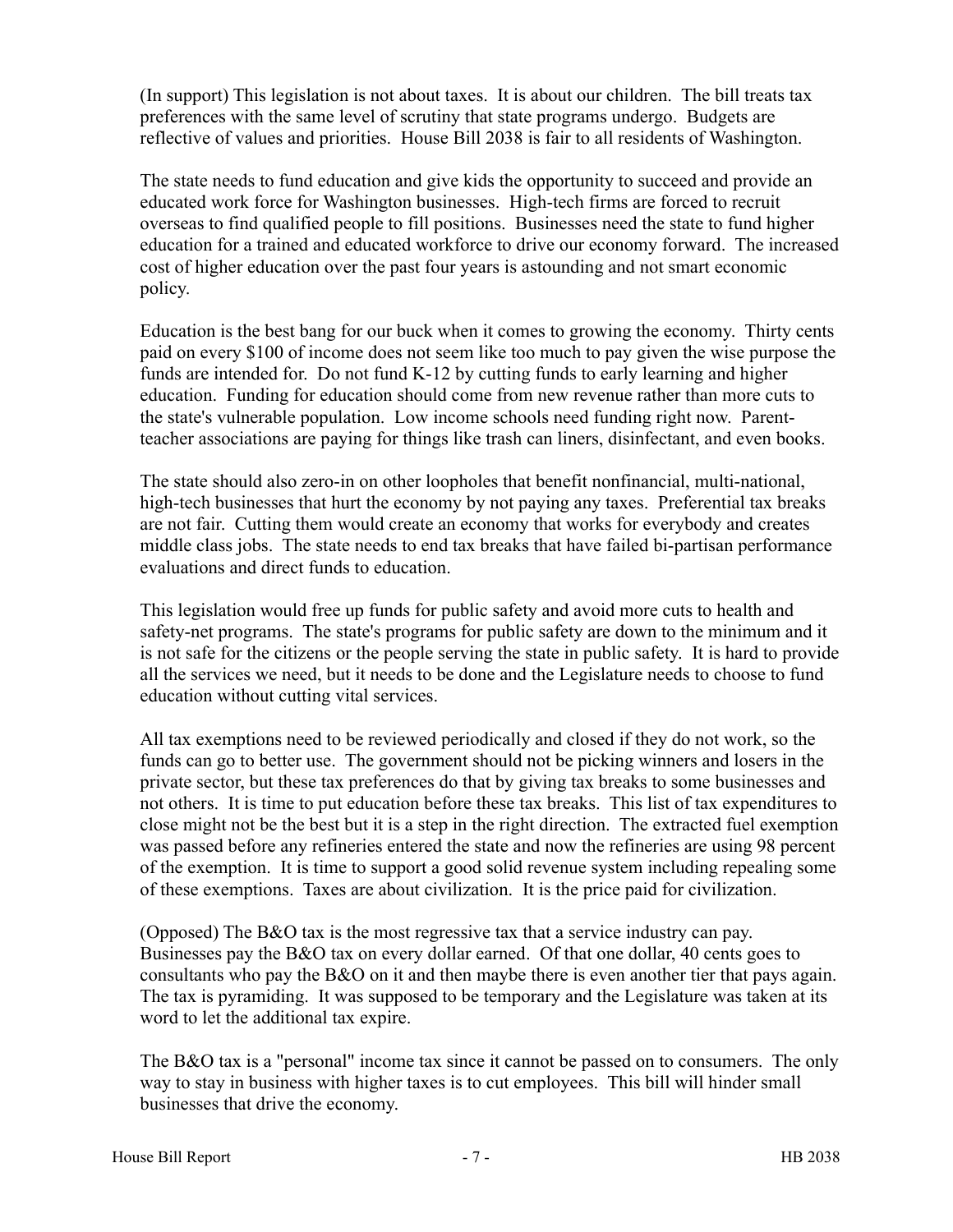The insurance industry is experiencing a reduction in business by up to 30 percent. Insurance rates are structured by the Legislature so there is no way to pass the increased taxes on to consumers.

Wholesale drug margins average between 1 and 2 percent. As a result of the preferential rate, wholesale drug companies have expanded facilities and employment in Washington. If the current rate were eliminated, it would represent a 250 percent increase in the tax rate.

The last three governors have recognized that Washington is the most trade-dependent state in the country. One in four jobs is dependent on trade in the state. The agricultural industry is 13 percent of the state's economy and the second largest export category. Repealing the PUT deduction would divert cargo to Canada and other regions that Washington ports compete against. The state's trade competitiveness would be significantly impacted.

The question of tax on water has already been answered. People voted "NO - stay out of our grocery carts." Businesses have made huge investments on equipment to expand the bottled water and other beverage industries in the state. This bill would cause these businesses to rethink further expansion and job creation. Eliminating the exemption would be harmful for businesses.

Retailers in Washington do not sell anything that cannot be purchased somewhere else, so consumers will go elsewhere. This bill leaves everyone wondering, "Who's next?" Our property taxes already fund education.

In a sense, this is levying a new tax on small breweries that they have not paid in the past. Paying the B&O tax is fine, but this new tax on small breweries will not help grow the industry in Washington.

The tax on janitors will put some out of business as business owners go "in-house" to get the job done, so they will not have to pay sales tax on the service. The large decision this bill intends to make is based on incomplete information in the tax preference review report. The bio-tech industry is a 10 to 13-year cycle, which means that the return on investment is just now starting to be seen. Therefore, it is too early to end the incentive. The high-tech sector does not oppose the extension of the B&O tax, but the tax incentives for the high-tech sector need to stay in place. Repealing this exemption will create a competitive disadvantage for Washington refineries.

The Senate offers a better approach to funding education without raising taxes.

**Persons Testifying**: (In support) Andy Nicholas, Washington State Policy Center; Nick Federici, Our Economic Future Coalition; Shawn Lewis, Washington Education Association; Frank Ordway, League of Education Voters; Melanie Smith, Wellspring Family Services; Sandra Schroeder, American Federation of Teachers - Washington; Reagan McBride, Minority Executive Director's Coalition; Boris Popovich, Main Street Alliance; Alfred Frajes, Michela Razo, and Jennifer Hartjehausen, League of Education Voters; Lani Todd, Chris Lakey, and Marie Keller, Service Employees International Union 925; Ewan McCartney and Kimberli Swenson, Parent Teacher Assocation; Dennis Eagle, Washington Federation of